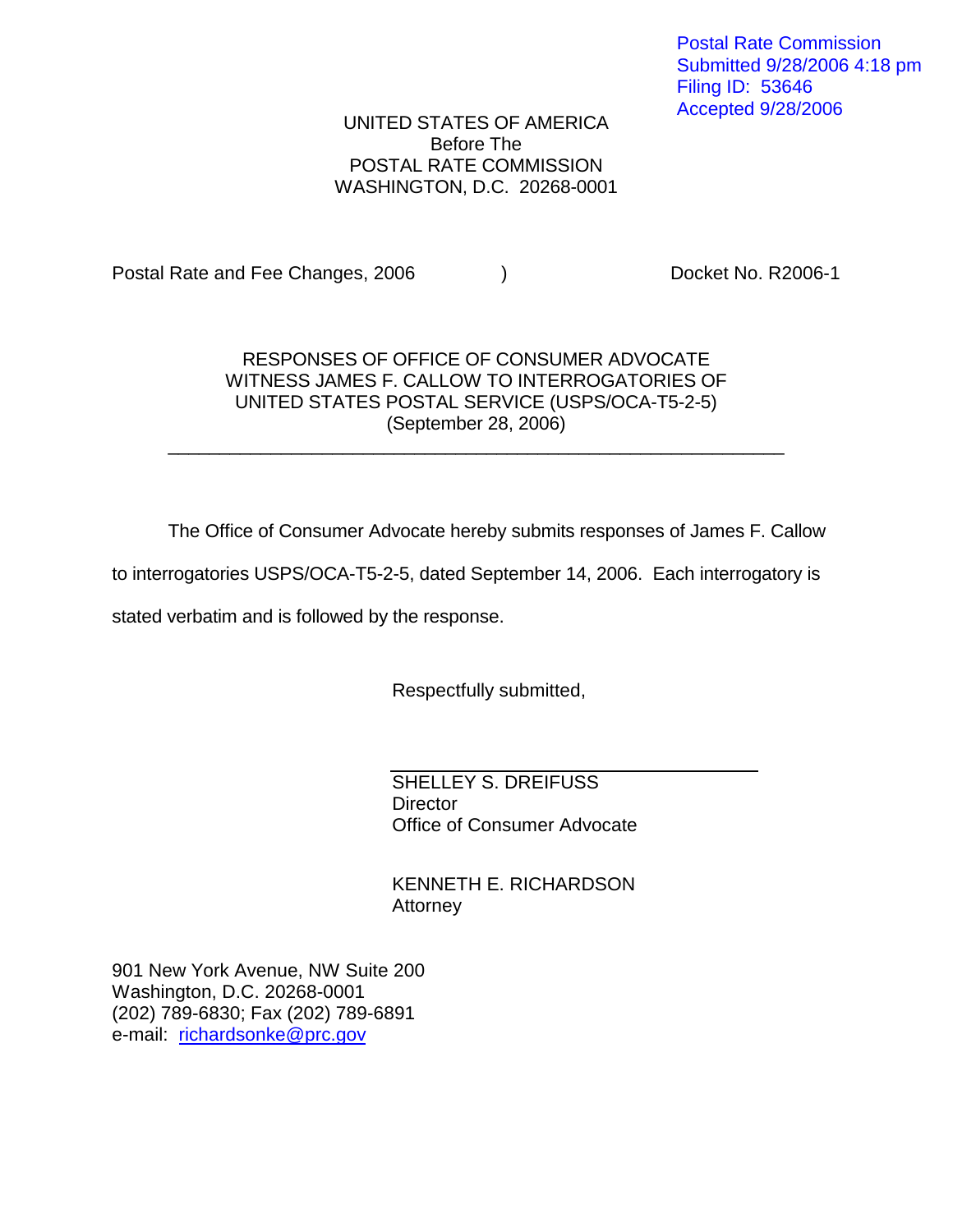USPS/OCA-T5-2.

On page 17, lines 14-17, of your testimony, you state:

Consequently, Platinum subscribers were assigned the largest fee increase of \$9,500, representing an increase of 95 percent. I assume such an increase will have little or no effect on the number of Platinum subscribers.

Witness Mitchum has noted that 29 of the 45 current Platinum subscription holders would pay less under the Postal Service's proposed fee schedule. Tr. 14/3976. As you note in your testimony on page 8, lines 12-14, these represent those 29 subscribers that use fewer than 169 million units (or as noted in witness Mitchum's response to OCA/USPS-T40-57, an equivalent of 60,357,167 scans).

- (a) Please confirm that, under your proposal, each of these 29 subscribers could become Gold subscribers for \$5,200, and obtain 62 million scans by buying two additional blocks of scans for \$750 each, for a total fee of \$6,700 dollars. If you do not confirm, please explain why not.
- (b) Please explain how your assumption that there will be "little or no effect on the number of Platinum subscribers" took into consideration that, under your proposal, 29 current Platinum subscribers could save at least \$12,800 by choosing a Gold subscription, rather than a Platinum subscription.
- (c) Please confirm that a Gold subscription with 114 million additional scans (164 million total) would cost \$19,500. If you do not confirm, please explain why not.
- (d) Please confirm that a potential Confirm user who was planning to use fewer than 164 million scans would have a lower total fee if they chose a Gold subscription rather than a Platinum subscription.
- (e) Please explain how your assumption that there will be "little or no effect on the number of Platinum subscribers" took into consideration an opportunity to save money by getting a Gold subscription and purchasing additional scans, for a subscriber expecting to use fewer than 164 million scans.
- (f) Given that a Gold subscription can be upgraded to a Platinum subscription for the remainder of the subscription period, simply by paying the difference of the respective subscription fees (DMM 503.13.3.2(b)(3)), do you think that, except for subscribers who are confident of using at least 164 million scans, subscribers would choose the Gold subscription initially and upgrade only if it becomes clear they are going to be using more than 164 million scans?
- (g) Please explain how your assumption that there will be "little or no effect on the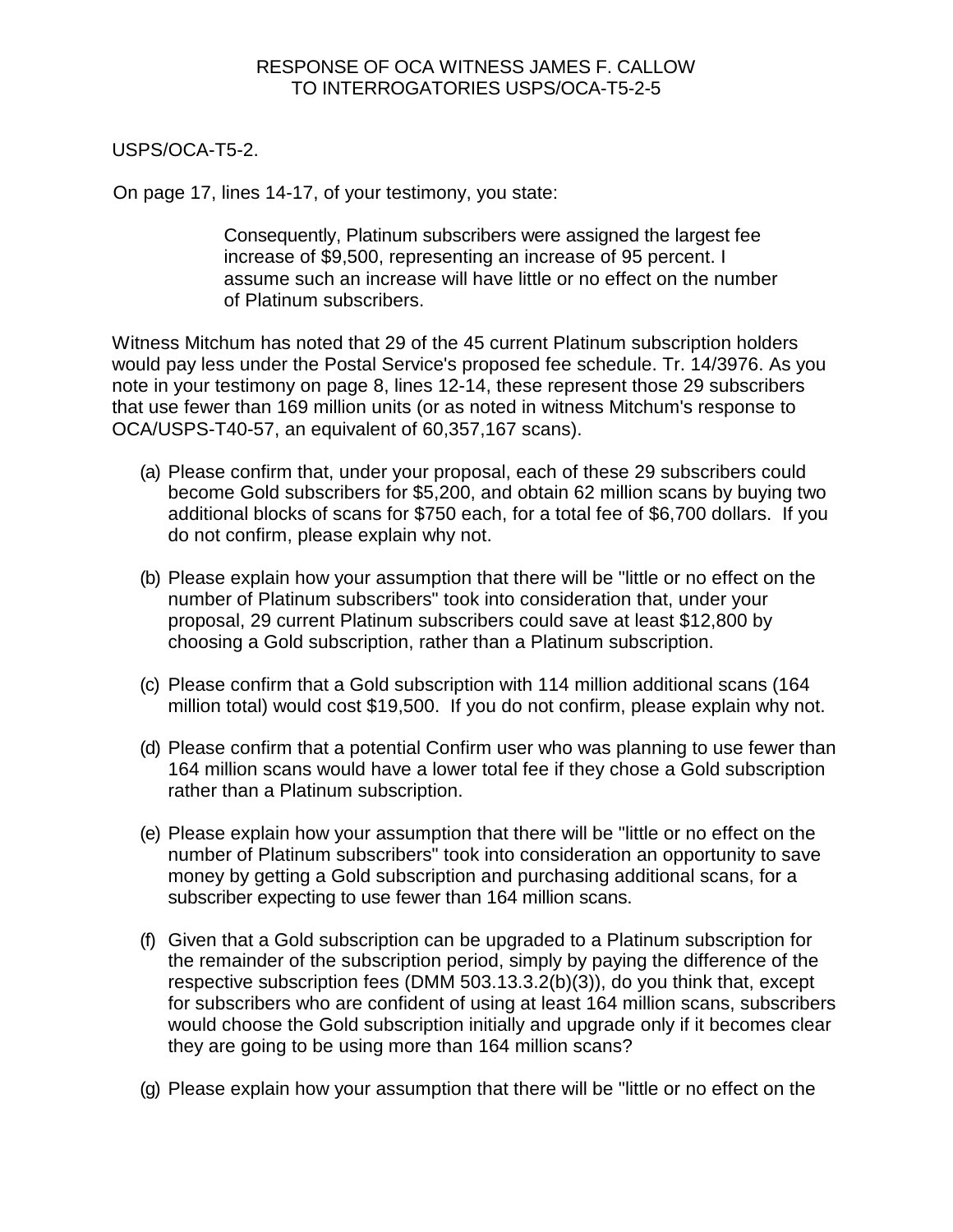number of Platinum subscribers" took into consideration the opportunity for a subscriber to choose a less expensive Gold subscription initially, and upgrade only when they determine that they will be using enough scans to make a Platinum subscription less expensive.

RESPONSE TO USPS/OCA-T5-2

- (a) Confirmed.
- (b) See my response to parts  $(e) (g)$ , below.
- (c) Not confirmed. The total cost would be \$19,450 (\$5,200 + (\$750 \* 19

additional blocks of 6 million scans)).

(d) Confirmed.

 $(e) - (g)$  For current Platinum subscribers using less than 92 million scans, it is presently less expensive for such subscribers to become Gold subscribers. At 92 million scans, a Platinum subscriber pays \$109 (\$10,000 / 92) per million scans, while a Gold subscriber pays  $$106 (($4,500 + (7 additional blocks of 6 million scans * $750)) /$ 92) per million scans.

For a current Platinum subscriber using 62 million scans or less, such a subscriber could save at least \$4,000 (\$10,000 – (\$4,500 + (2 additional blocks of 6 million scans \* \$750))) by becoming a Gold subscriber. Consequently, since all 29 identified current Platinum subscribers use 62 million scans or less, all 29 should have converted and become Gold subscribers. Apparently, the 29 identified Platinum subscribers are not as price sensitive as implied by the question. This fact has not been explained by the Postal Service.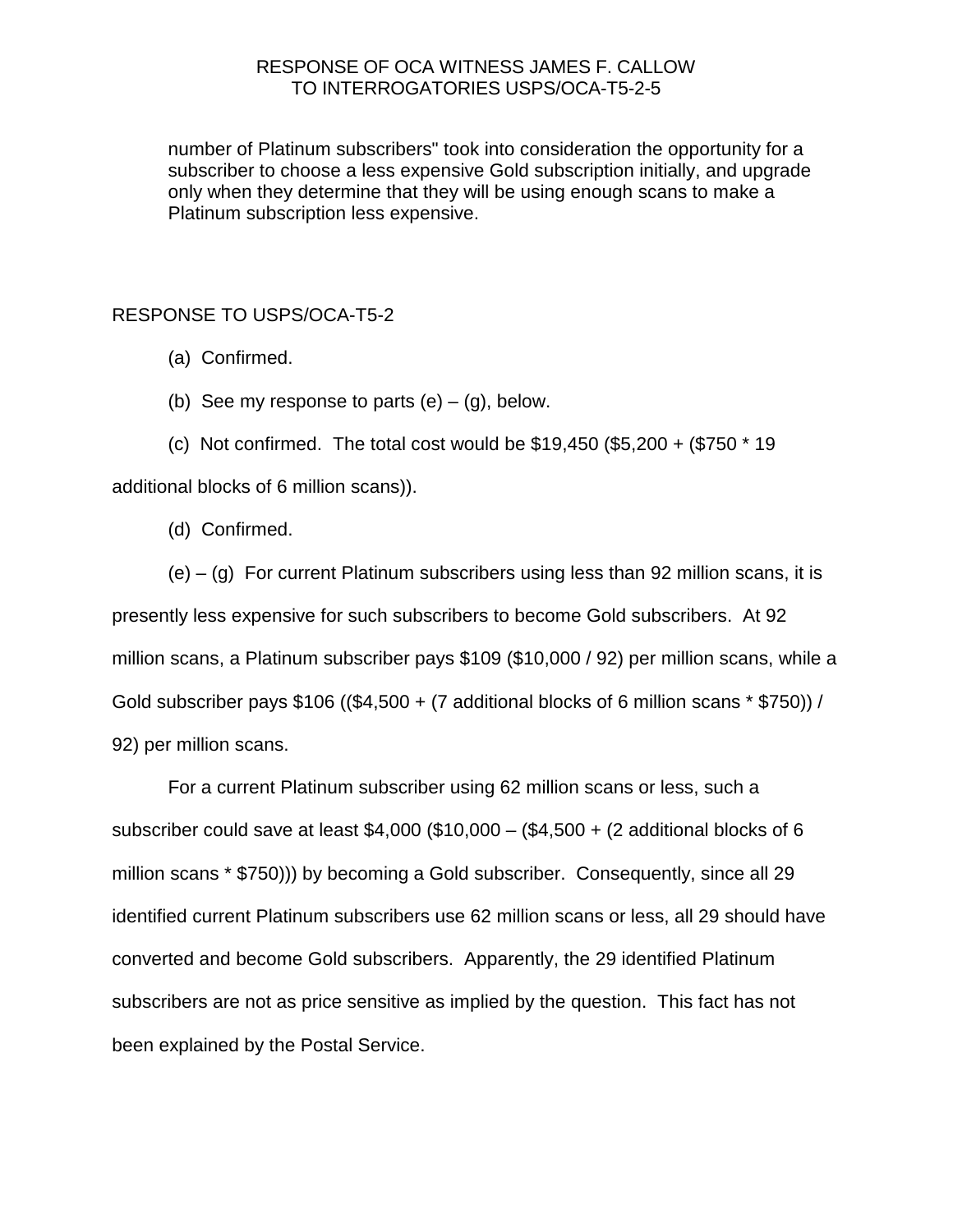Nevertheless, at 62 million scans or less, if any of the 29 identified current Platinum subscribers decide to become Gold subscribers, they could save \$12,800  $($19,500 - ($5,200 + (2 additional blocks of 6 million scans * $750))$ , assuming OCA's proposal is implemented. However, such a decision on the part of the 29 identified Platinum subscribers is not assured. Thus my conclusion that there would be "little or no effect on the number of Platinum subscribers."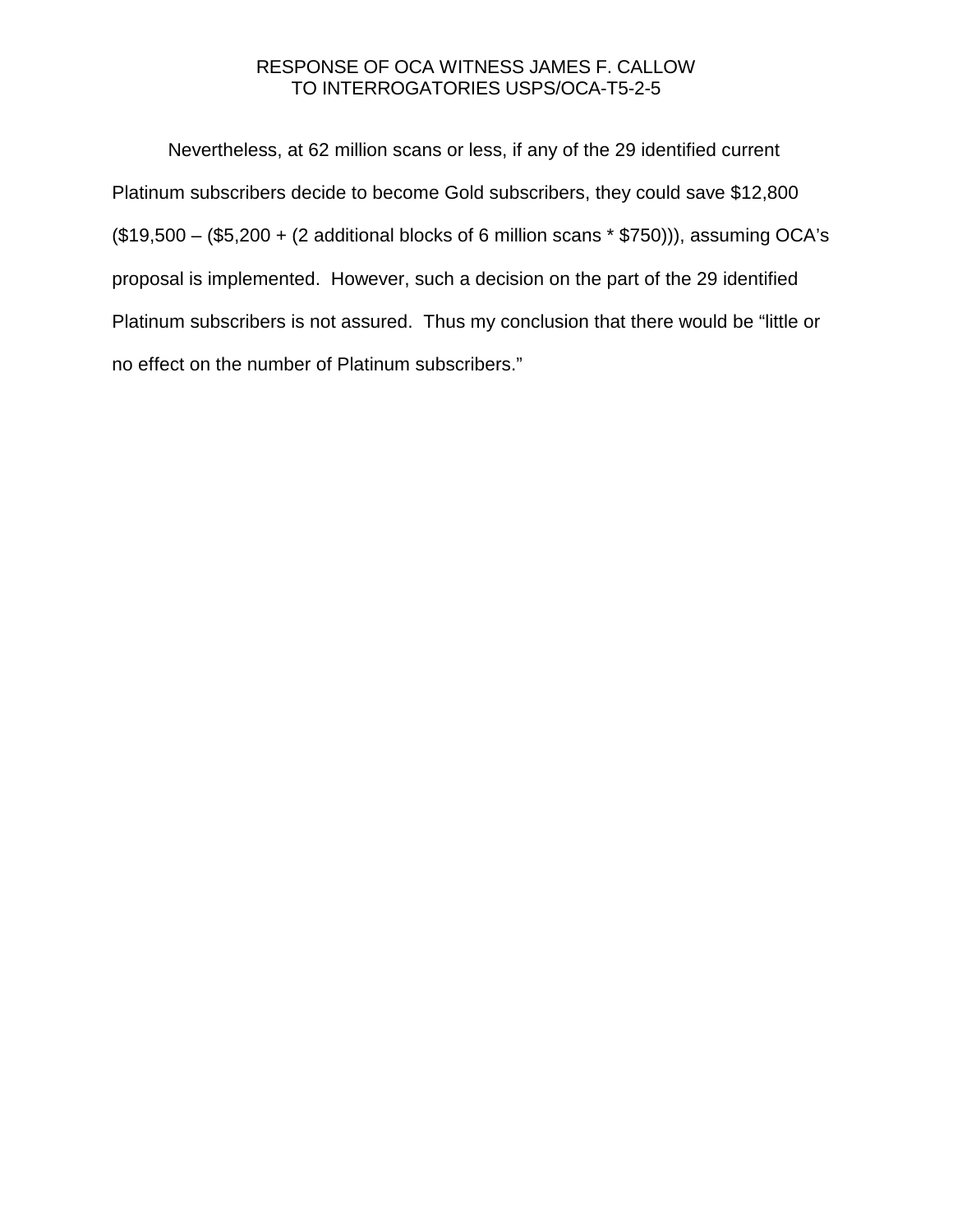USPS/OCA-T5-3.

- (a) Please assume that the 29 existing Platinum subscribers that use fewer than 61 million scans choose to become Gold subscribers at a total price of \$6,700 (\$5,200 Gold subscription fee which includes 50 million scans, and two additional blocks of 6 million scans for \$750 each), realizing a savings of \$12,800 over your proposed Platinum subscription fee of \$19,500. If these subscribers choose the lower priced option, what would be the effect on your total revenue for Confirm service? Please provide all calculations.
- (b) Please confirm that the Platinum subscription fee under your proposal would need to be increased to in excess of \$42,500 to attain a cost coverage of 127.3 percent, if all but 16 Platinum subscribers chose Gold subscriptions (45 existing Platinum subscribers less 29 subscribers migrating to the Gold tier in part (a)), and the fees for the Silver and Gold subscriptions remained unchanged from your proposal. If you do not confirm, please explain why not.

## RESPONSE TO USPS/OCA-T5-3

(a) Assuming all 29 of the identified Platinum subscribers become Gold

subscribers, the total TYAR revenue would be  $$1,114,350$  ((\$2,000  $*$  16) + ((119 + 29)  $*$ 

 $$5,200$ ) + (\$750 \* 1) + ((45 – 29) \* \$19,500)). However, it would require more than 22

of the 29 identified Platinum subscribers becoming Gold subscribers for the cost

coverage of Confirm service to fall below 100 percent. Assuming 22 became Gold

subscribers, the cost coverage would be 101.1% (\$1,214,450 / \$1,200,890).

(b) Not confirmed. Under the assumptions stated, to generate a test year cost coverage of 127.3 percent would require a Platinum subscription fee increase of \$35,400 (\$45,400 Total Platinum Fee - \$10,000 Current Fee).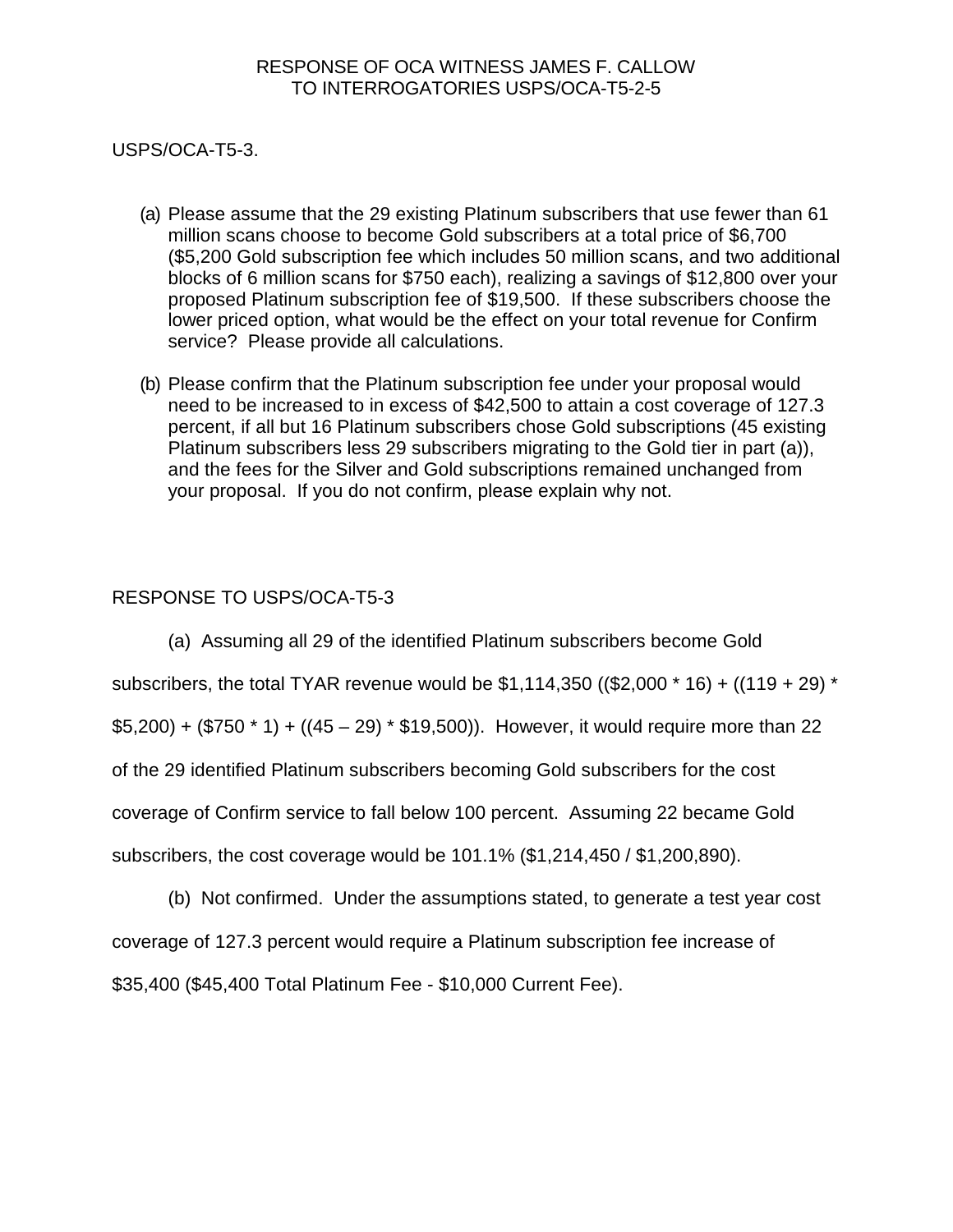USPS/OCA-T5-4.

On page 17, lines 9-12, of your testimony you state that the Postal Service estimates no loss in the number of Gold subscribers. Please confirm that the Postal Service proposal eliminates the three subscription tiers, and therefore does not "estimate no loss of Gold subscribers," and assumes only that overall there will continue to be 180 subscribers. See witness Mitchum's responses to OCA/USPS-T40-17 and 18 (Tr. 14/3938-40). If you are unable to confirm, please explain why not.

RESPONSE TO USPS/OCA-T5-4

Confirmed.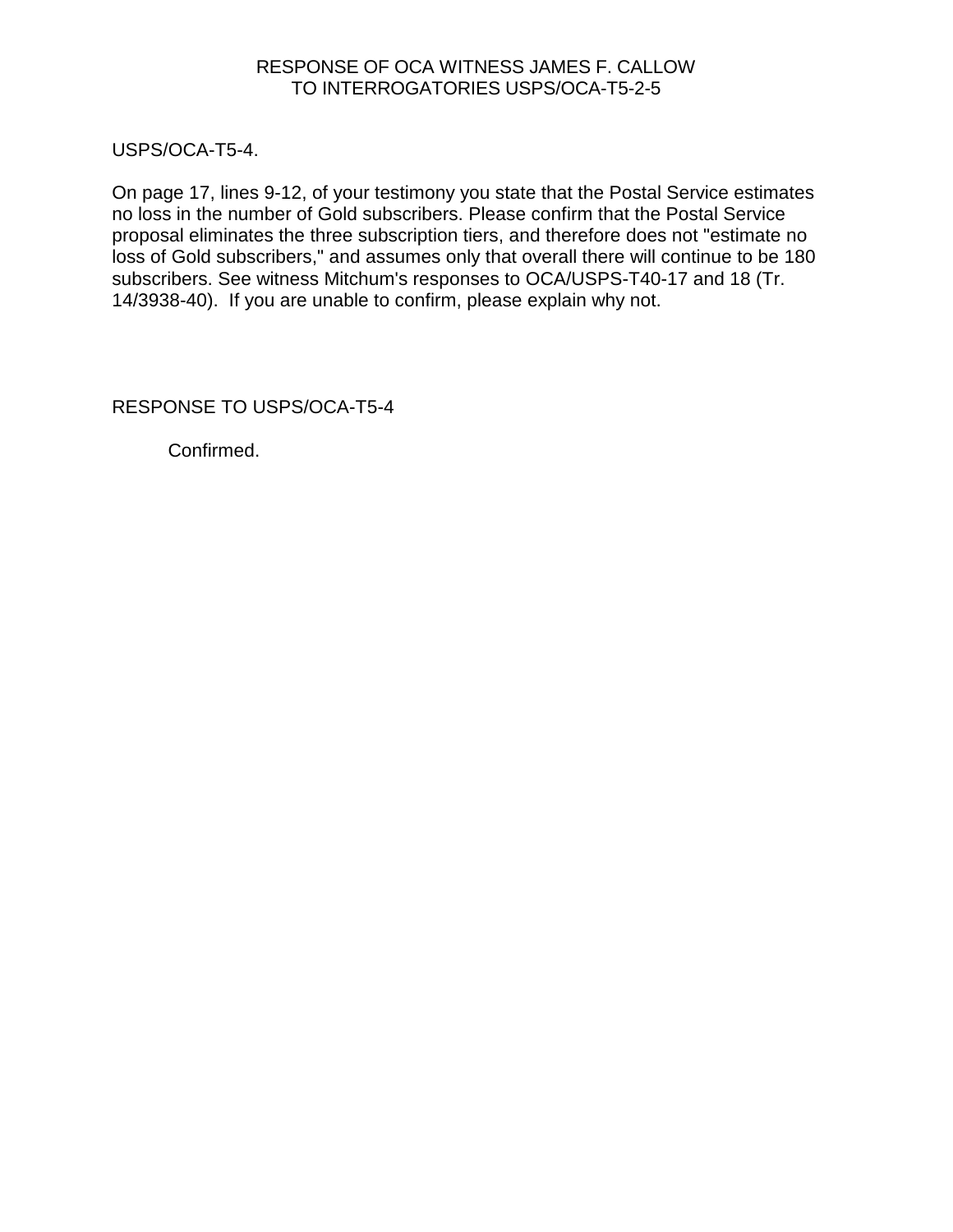USPS/OCA-T5-5.

Please refer to your testimony at page 17, lines 17-20, where you state:

a \$9,500 fee increase relative to total postage costs in the millions or hundreds of millions of dollars annually is quite small when amortized over millions of mailpieces.

- (a) Please explain in more detail how this 95 percent increase is "quite small," including what you mean by the reference to "amortized over millions of pieces."
- (b) In the context of total postage costs, would a \$29,500 fee increase also be "quite small?"
- (c) How large could the fee increase for Platinum subscribers be before you would not consider it to be "quite small?"

# RESPONSE TO USPS/OCA-T5-5

(a) - (c) I propose a Platinum fee increase of \$9,500, not a fee increase of

\$29,500. The additional cost per average mailpiece resulting from a Platinum

subscription fee increase of \$9,500 would range from \$0.0629 per piece for 151,090

mailpieces to \$0.0001 per piece for 75,544,865 mailpieces, based upon the following

calculations:

\$0.0629 per piece for 151,090 mailpieces (\$9,500 / 357,187 scans per block of 1 million units  $/$  2.3638 average scans per mailpiece), equalin $\alpha$  357,187 scans from a block of 1 million units;

\$0.0010 per piece for 9,065,384 mailpieces (\$9,500 / 21,428,571 scans per block of 60 million units / 2.3638 average scans per mailpiece), equaling 21,428,571 scans from a block of 60 million units;